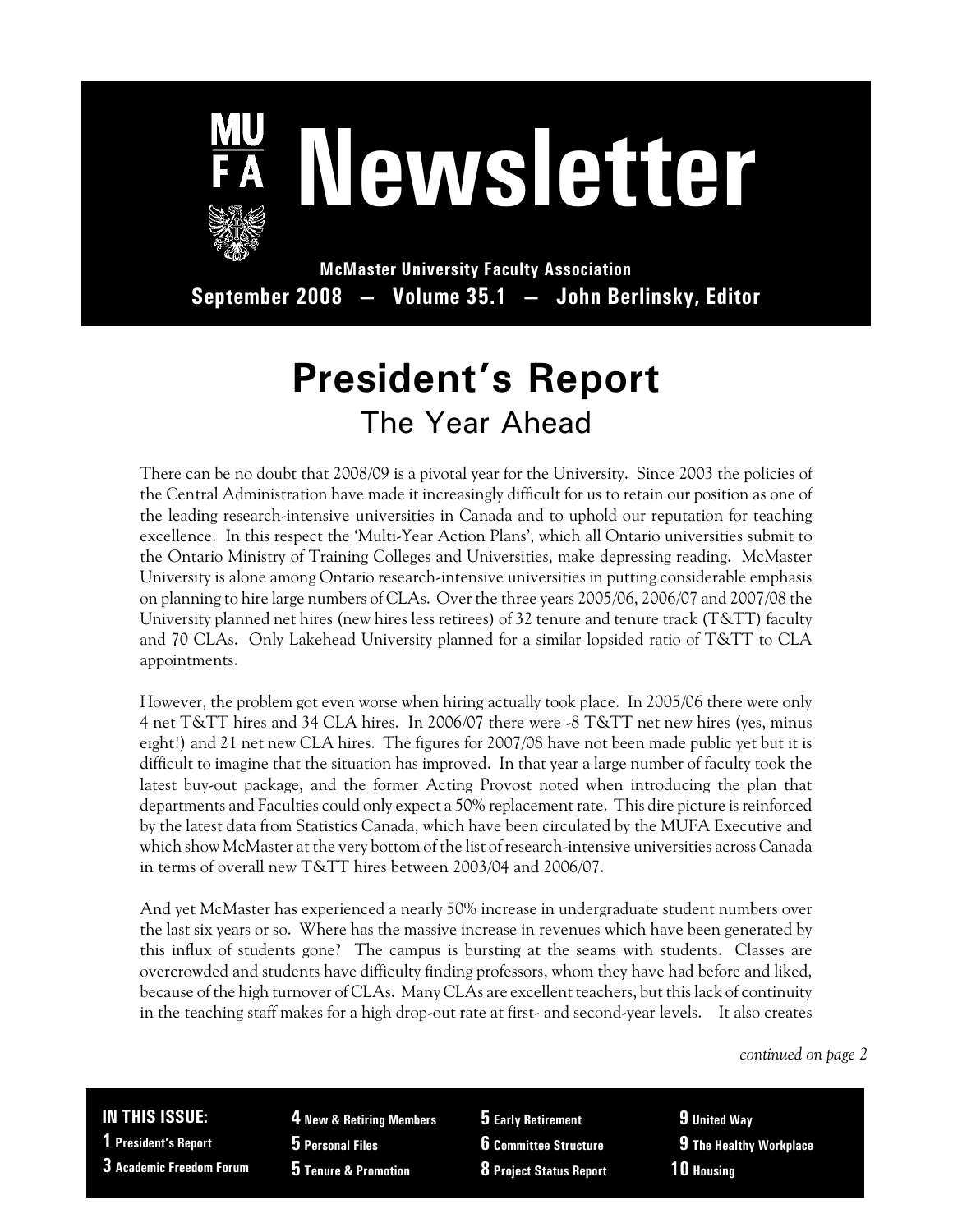**President's Report** (*continued from p. 1)* administrative work for permanent faculty who have to mentor the ever changing CLA contingent. There have even been rumours of enterprising students selling their places in some of the most sought after classes. The lack of T&TT faculty is having a corrosive effect on the life of the University.

More particularly, there are three major consequences of the policies that the Central Administration has adopted since the arrival of the double cohort. First, the 'hiring deficit' of the last few years will create major long-term problems. The University's current excellent research record is based on the stellar work of faculty hired in the late 1970s, 1980s and into the 1990s. They have become top-class researchers who bring in massive research funds, produce innovative and globally recognized scholarship, and attract the very best graduate and post-doctoral students. We have been hiring some first rate scholars, but far too few compared to our competitors — not just at McGill, Toronto and British Columbia, but also at Waterloo, Western and Alberta. When faced with the deteriorating position of McMaster as a researchintensive institution in ten or fifteen years time, future Presidents, Board and Senate Members, and faculty will no doubt refer back to the lack of hiring during the double-cohort years. Other research-intensive universities have planned for the future by developing strong faculty renewal programs. McMaster's Central Administration has failed miserably in this respect.

Second, the failure to hire T&TT faculty over the last five years will restrict our capacity to admit graduate students in the future. The fewer the graduate supervisors, the fewer the number of students they can supervise. McMaster is already well below the average of both Canadian and Ontario research-intensive universities in terms of the proportion of the overall enrolment that is made up of graduate students. The substantial resources put into hiring new T&TT faculty at other research-intensive universities will simply compound this problem. Certainly each year that we fail to give faculty renewal the highest priority at McMaster, the more difficult it will be to retain our reputation as a top research-intensive university and this will put us at a decided disadvantage when it comes to competing for top graduate and post-doctoral students. In addition, the failure to expand the T&TT faculty means that the University will have to forego the revenues that could have been generated by increased graduate admissions.

Finally, the fact that the Central Administration chose to ignore the goals set out in the *Refining Directions* document almost immediately after it had been passed by the Senate and the Board of Governors has undermined any faith that members of the McMaster community might once have had in planning exercises. The targets set out in *Refining Directions* were for McMaster to be among the top three Ontario universities in terms of the students we attract and graduate; to be among the top three Canadian universities in terms of research excellence; to bring the graduate population up to 20% of full-time enrolment; and to ensure that all members of the McMaster community are recognized and valued for their contribution to the University's shared purpose. In not just conspicuously failing to move the University towards these goals, but in essentially setting them aside and substituting their own goals of expanding the physical infrastructure and adding Central Administrative staff, the Central Administration has successfully alienated large portions of the University community.

Only by reaffirming its commitment to the goals set out in *Refining Directions* and putting substantial resources into ensuring that the targets will be met in the near future, can the Central Administration regain a measure of support across campus for its policies. The basic idea is not very difficult to grasp. To be a major research-intensive university of the future, McMaster needs to hire researchers now. This is the year that the Central Administration must show it is serious about ensuring that McMaster will continue "to achieve international distinction for creativity, innovation and excellence"<sup>1</sup> in years to come.

*Richard Stubbs*

<sup>&</sup>lt;sup>1</sup>Refining Directions, p. 11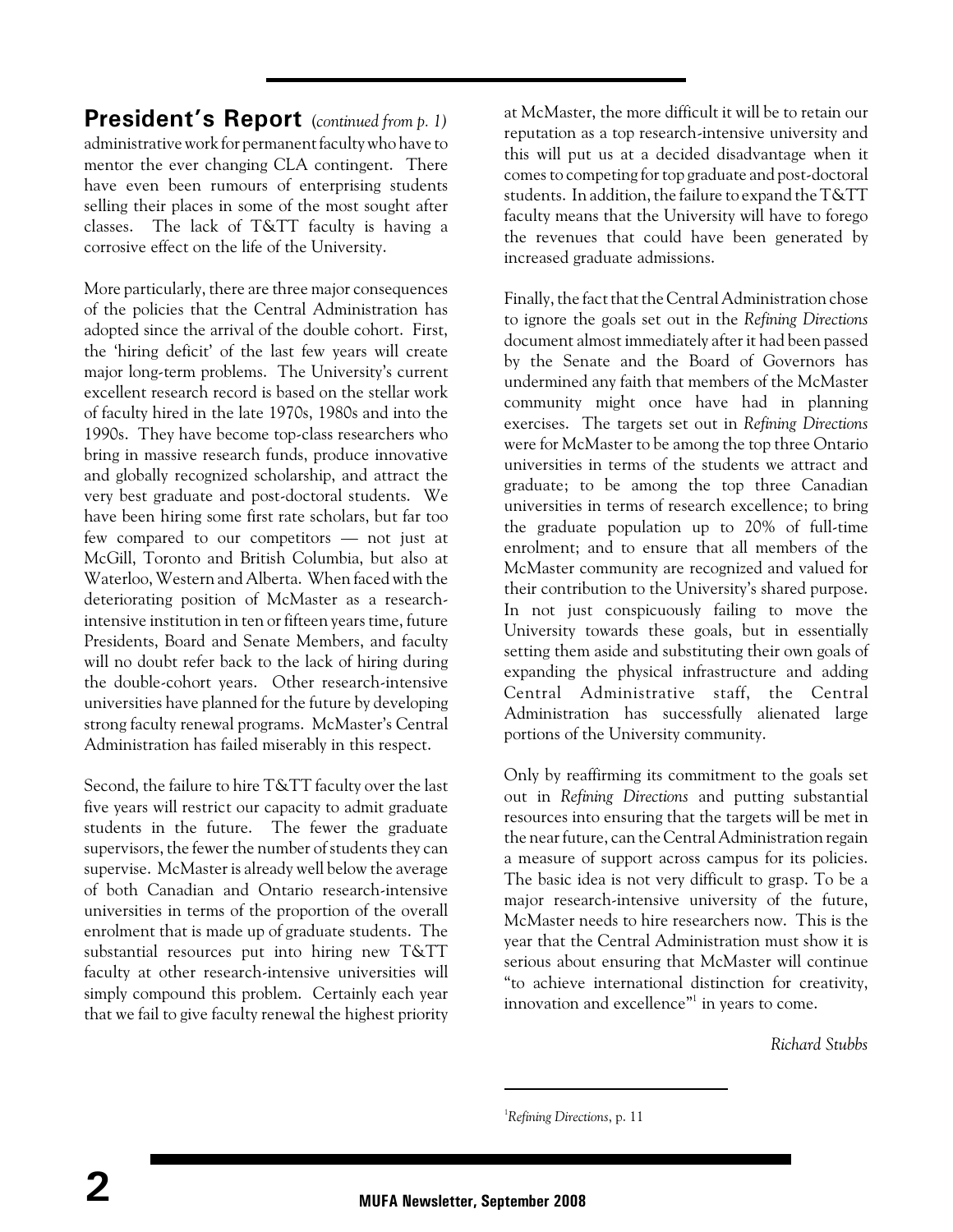## **Academic Freedom for Academic Administrators What are its limits? A MUFA Forum**

Can a chair stand up at a Faculty meeting and oppose publicly a recommendation agreed on by the dean and other chairs? Or is this act of public opposition a violation of the chair's duties, for which the chair can face disciplinary action?

Can a dean lead a public campaign to oppose a decision by senior administrators to close the dean's college? Or is such public opposition a violation of the principle of "cabinet solidarity", sufficient to justify the senior administration in rejecting a recommendation to renew his term?

What about university vice-presidents? Should there be a strict principle of cabinet solidarity at the highest levels of university administration, with disagreements voiced only within the senior administration group, prior to a joint decision being reached?

These questions are exercising the McMaster University Faculty Association (MUFA). They are also of concern to the Canadian Association of University Teachers (CAUT), which has been made aware of two universities in the last few years where the senior administration has punished individual academic administrators for publicly opposing administration initiatives.

In response to this concern, MUFA is sponsoring a public forum, open to all who wish to attend, on the issue of the limits to academic freedom of academic administrators.

The forum is to take place from 3:30 to 5 pm Friday, October 3, in the Council Chambers, Gilmour Hall. Light refreshments will be available.

The main speaker will be James Turk, Executive Director of the Canadian Association of University Teachers. Two members of MUFA will respond briefly to his address, after which there will be an open forum in which attendees can make comments and ask

questions. One local discussant is Neil McLaughlin, Associate Professor of Sociology, who will speak from the perspective of a rank-and-file faculty member without an administrative appointment. The other will be Trevor Chamberlain, Professor of Finance and Business Economics, and Chair of the Finance and Business Economics area in the DeGroote School of Business, who will speak from the perspective of a department chair.

MUFA has been trying for some months to get a senior administrator at McMaster to act as a discussant of Dr. Turk's remarks, from the perspective of a senior administrator, but so far without success. Any senior administrator who is willing to act as a discussant should contact the MUFA office at mufa@mcmaster.ca to offer their services.

The issue is not black and white. MUFA and CAUT have a mandate to protect academic freedom. On the other hand, a smoothly functioning administration needs some constraint on public opposition to agreed administration initiatives by those who lost out in the internal debate. In other words, there is a case for some degree of cabinet solidarity, especially at the most senior levels.

A recent CAUT investigatory committee report into an incident at Trent University recommended that CAUT and the Association of Universities and Colleges of Canada (AUCC) study the issue, perhaps jointly, and develop a policy that enshrines to the fullest extent possible academic freedom for senior university personnel.

MUFA's forum on the limits to academic freedom of university academic administrators is a contribution to the development of such a policy.

The CAUT report is available at http://www.caut.ca/ uploads/NaderReportLettersizev2.pdf

*David Hitchcock*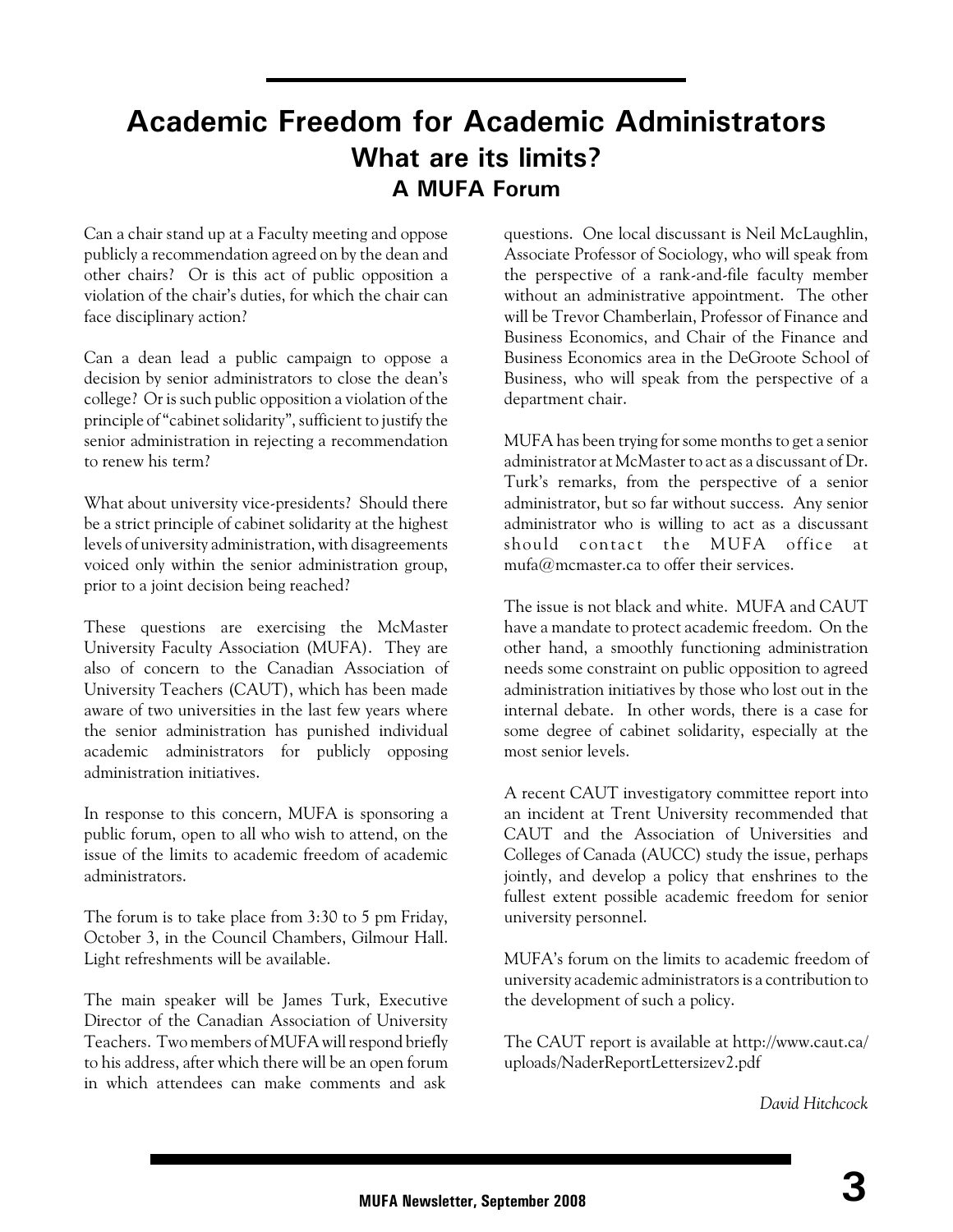## **Welcome New Members**

| Ramesh Balasubramaniam Kinesiology |                |
|------------------------------------|----------------|
| Karen Beattie                      | Medicine       |
| Steve Brown                        | Psychology,    |
| John Connolly                      | Linguistics &  |
| Svetlana Demidova                  | Economics      |
| Ann Fudge Schormans                | Social Work    |
| Saara Greene                       | Social Work    |
| Melanie Heath                      | Sociology      |
| Kevin Hill                         | Human Reso     |
| Todd Hoare                         | Chemical Er    |
| James Ingram                       | Political Scie |
| Maxim Ivanov                       | Economics      |
| Catherine Kallin                   | Physics & A    |
| Lydia Kapiriri                     | Health, Agir   |
| Neil Kennedy                       | History        |
| Joseph Kish                        | Materials Sc   |
| Paul Louth                         | School of th   |

ogy, Neuro & Behaviour ics & Languages Resources/Mgmt al Engineering Science  $\&$  Astronomy Aging & Society ls Sci & Engineering of the Arts

Daniel Machiela Religious Studies Mark Oremus CE&B Traian Pirvu Math & Statistics Gregory Steinberg Medicine Xiaoping Sun History Monika Thakur Religious Studies Kee Howe Yong Anthropology

Nathan Magarvey Biochem & Biomedical Sci Monica Maly Rehabilitation Science John McCluskie Rehabilitation Science Nikolai Penner Linguistics & Languages Christine Quail Comm Stds & Multimedia Wendy Schrobilgen Linguistics & Languages Elisabet Service Linguistics & Languages Lori Shyba Comm Stds & Multimedia Felicia Vulcu Biochem & Biomedical Sci

## **Best Wishes to Retiring MUFA Members**

We wish to extend best wishes to those faculty and librarians who have retired during the 2007/08 academic year. We look forward to seeing them at the annual luncheon in their honour (this year on November 6, 2008) hosted jointly by the Presidents of the University and the Faculty Association.

| James Alsop         | <b>History</b>              | Atif Kubursi       | Economics                      |
|---------------------|-----------------------------|--------------------|--------------------------------|
| Alexander Bain      | Chemistry                   | William Lee        | Social Work                    |
| David Barrett       | History                     | John MacGregor     | <b>Chemical Engineering</b>    |
| Barbara Brown       | Nursing                     | Thomas Marlin      | <b>Chemical Engineering</b>    |
| Richard Butler      | Pathology&Molecular Med     | Ernest Mead        | Mathematics & Statistics       |
| Barbara Carpio      | Nursing                     | Stuart Mestelman   | Economics                      |
| Bryan Clarke        | Pathology&Molecular Med     | Stefania Miller    | <b>Political Science</b>       |
| Robert Cooper       | Strategic Market Leadership | John Miltenburg    | Mgmt Sci & Info Systems        |
| Carl Cuneo          | Sociology                   | Andy Muller        | Economics                      |
| John Drake          | Geography & Earth Sci       | Spiro Panagiotou   | Philosophy                     |
| <b>Bill Garland</b> | <b>Engineering Physics</b>  | Marilyn Parsons    | Nursing                        |
| Ronald Granofsky    | English & Cultural Studies  | <b>Bill Rodman</b> | Anthropology                   |
| John Greedan        | Chemistry                   | Jack Rosenfeld     | Pathology & Molecular Med      |
| Fred A. Hall        | School of the Arts          | Penny Salvatori    | <b>Rehabilitation Sciences</b> |
| George Heigenhauser | Medicine                    | Mark Sproule-Jones | <b>Political Science</b>       |
| Madelaine Jeay      | French                      | Wayne Thorpe       | History                        |
| Elko Kleinschmidt   | Strategic Market Leadership |                    |                                |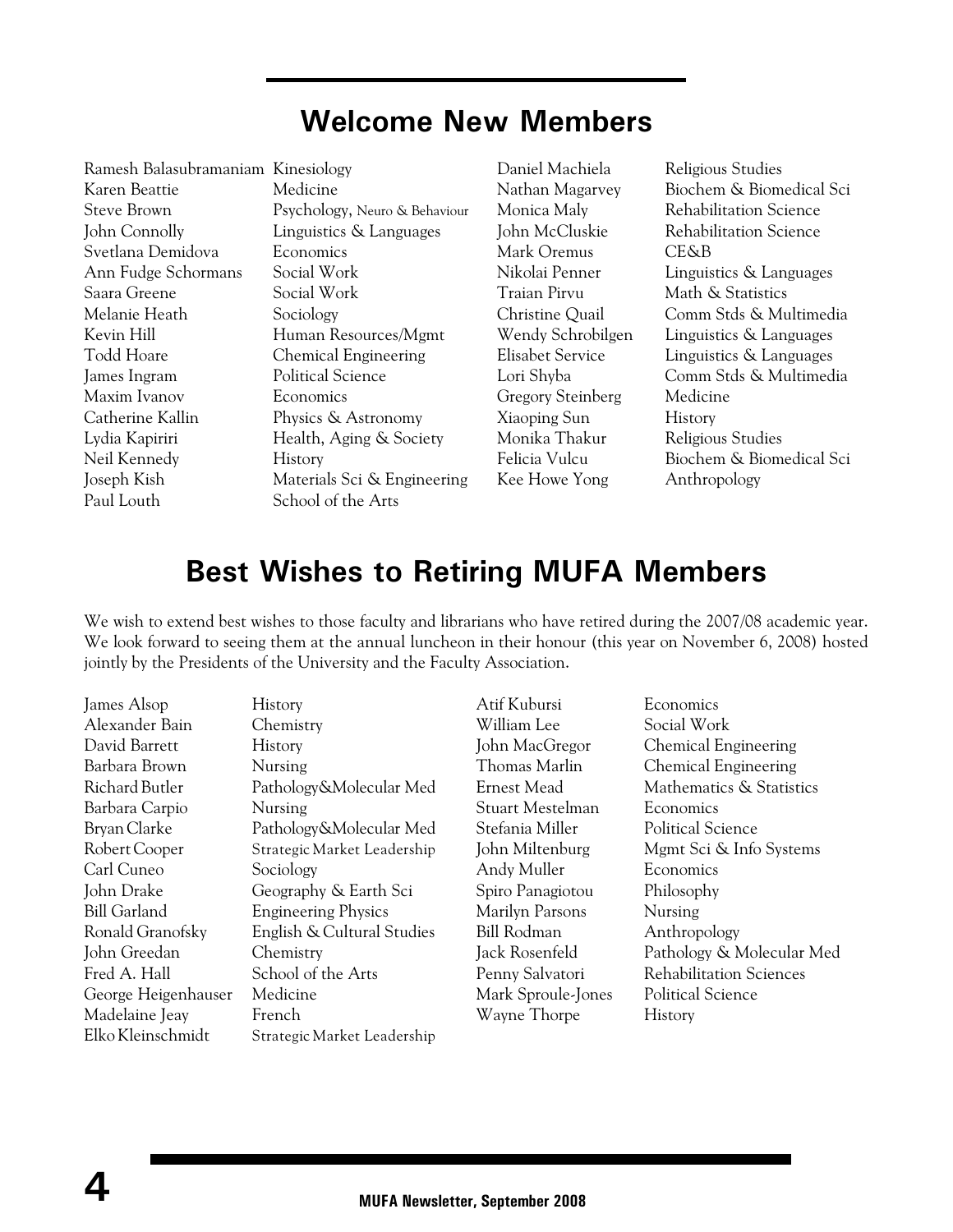## **Access to Personal Files**

Have you ever wondered whether there is damaging information in your personal file that you are not aware of? You have the right to find out. McMaster University is subject to Ontario's *Freedom of Information and Protection of Privacy Act* (FIPPA). Under this act, individuals have a right of access to their personal information in the custody and control of the University. This means that everyone has the right to view their personal information on file. In the case of faculty, the Provost is the custodian of faculty members' official files. There are also files on each faculty member in the office of their dean and in the possession of their department chair, area chair or school director.

The head of McMaster for FIPPA purposes is Bruce Frank. Faculty members who want access to their personal file do not need to make a formal application to his office under the FIPPA regulations. They can simply make arrangements with the Provost's office to view the file. The same principle and arrangements apply to viewing one's file in the office of one's dean or of one's chair or director. Information about the FIPPA legislation as it applies to McMaster can be found at

mcmaster.ca/ univsec/fippa.cfm.

## **Are You Eligible for Tenure and/or Promotion?**

If you are a faculty member who is being considered for tenure and promotion to associate professor or for

promotion to professor, you may find it helpful to have a faculty colleague act as an advisor during this process. This colleague can assist in the preparation of your research résumé, teaching dossier and other material. An advisor can also accompany you to interviews at various stages of the process should this prove necessary. This practice has been informally sanctioned in the past. The Tenure and Promotion Policy explicitly states that a faculty member may be accompanied by a faculty colleague acting as an advisor when appearing before a departmental, Faculty or Senate committee.

## **Are you Considering Early Retirement?**

In the past, some faculty members have signed individual agreements with the University concerning the conditions of their retirement. These agreements have covered special (non-standard) access to office space, laboratory facilities and other matters. At present, there is no established procedure, other than the civil courts, for resolving subsequent disputes concerning the interpretation of such agreements. The Faculty General Grievance Procedure applies only to those who "hold the academic rank of professor, associate professor, assistant professor or lecturer". Professors emeriti are not covered even in the case of disputes concerning an agreement signed prior to retirement. Hence, it is especially important that clear, specific wording be used in such agreements. It is strongly recommended that our colleagues seek the advice of their own lawyers before signing any such agreements.

**Passages** Warren Tressider, Retired, School of Art, Drama & Music, August 26, 2008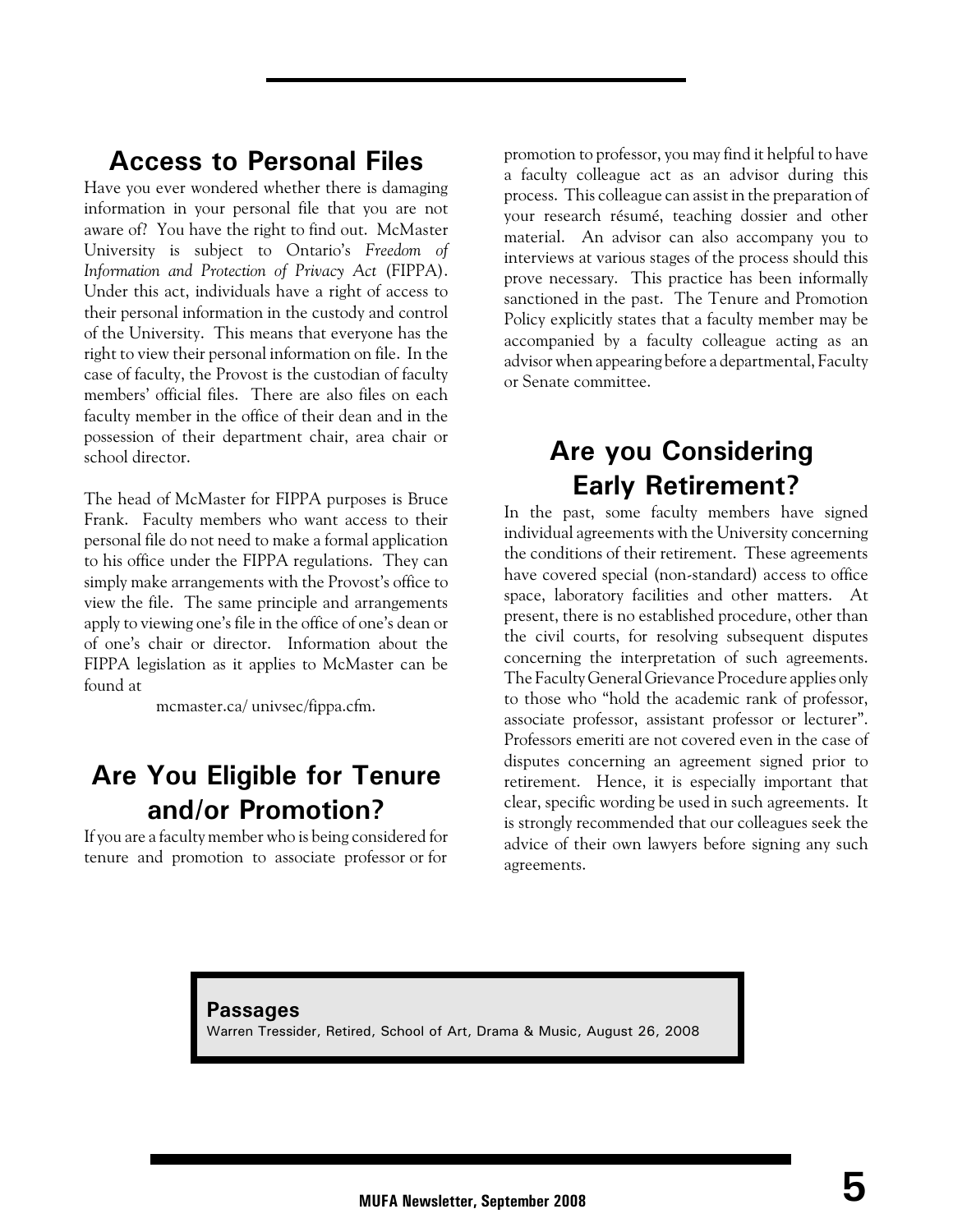# **Committee Structure 2008/2009**

#### **STANDING COMMITTEES**

\*Chair of Committee

| <b>Academic Affairs</b>          |                                   |       |           |
|----------------------------------|-----------------------------------|-------|-----------|
| Martin Dooley                    | Economics                         | 23810 | dooley    |
| <b>Budget Advisory Committee</b> |                                   |       |           |
| John Berlinsky                   | Physics & Astronomy               | 23178 | berlinsk  |
| Trevor Chamberlain Finance       |                                   | 23980 | chambert  |
| Khalid Nainar                    | Accounting                        | 23990 | nainar    |
| Gladys Peachey                   | Nursing                           | 22661 | peacheg   |
| Herb Schellhorn*                 | Bioloby                           | 27316 | schell    |
| Human Rights                     |                                   |       |           |
| Bonny Ibhawoh                    | History                           | 24153 | ibhawoh   |
| <b>Joint Committee</b>           |                                   |       |           |
| John Berlinsky                   | Physics & Astronomy               | 23178 | berlinsk  |
| Richard Stubbs*                  | <b>Political Science</b>          | 23890 | stubbsr   |
| Peter Sutherland                 | Arts & Sciences                   | 24656 | pgs       |
| Librarians Joint Committee       |                                   |       |           |
| Jennifer McKinnell HSc Library   |                                   | 24381 | mckinn    |
| Karen Nicholson                  | Mills Library                     | 21414 | knichol   |
| Herb Schellhorn                  | Biology                           | 27316 | schell    |
| Library                          |                                   |       |           |
| Jennifer McKinnell HSc Library   |                                   | 24381 | mckinn    |
| Membership                       |                                   |       |           |
| Gladys Peachey                   | Nursing                           | 22661 | peacheg   |
| <b>Nominating Committee</b>      |                                   |       |           |
| Kathy Ball                       | Thode Library                     | 23881 | katball   |
| John Berlinsky                   | Physics & Astronomy               | 23178 | berlinsk  |
| Mary O'Connor                    | English & Cultural Stds 23731     |       | moconnor  |
| Richard Stubbs*                  | Political Science                 | 23890 | stubbsr   |
| Peter Sutherland                 | Arts & Sciences                   | 24656 | pgs       |
| <b>OCUFA Director</b>            |                                   |       |           |
| John Berlinsky                   | Physics & Astronomy               | 23178 | berlinsk  |
| <b>Pension Committee</b>         |                                   |       |           |
| Regina Bendig                    | Thode Library                     | 28659 | bendigr   |
| John Berlinsky                   | Physics & Astronomy               | 23178 | berlinsk  |
| Trevor Chamberlain* Finance      |                                   | 23980 | chambert  |
| Sherman Cheung                   | Finance                           | 23986 | scheung   |
| Richard Stubbs                   | <b>Political Science</b>          | 23890 | stubbsr   |
| <b>Public Relations</b>          |                                   |       |           |
| John Berlinsky                   | Physics & Astronomy               | 23178 | berlinsk  |
| Remuneration                     |                                   |       |           |
| John Berlinsky                   | Physics & Astronomy               | 23178 | berlinsk  |
| Herb Schellhorn*                 | Biology                           | 27316 | schell    |
| <b>Richard Stubbs</b>            | Political Science                 | 23890 | stubbsr   |
| Peter Sutherland                 | Arts & Sciences                   | 24656 | pgs       |
| Special Enquiries & Grievances   |                                   |       |           |
| David Hitchcock                  | Philosophy                        | 23464 | hitchckd  |
| Tenure                           |                                   |       |           |
| Nancy Bouchier                   | Kinesiology                       | 27015 | bouchier  |
| <b>Treasurer</b>                 |                                   |       |           |
|                                  | Michelle MacDonald Biochem&Biomed | 22316 | macdonnml |
| <b>Returning Officer</b>         |                                   |       |           |
| Matheus Grasselli Math & Stats   |                                   | 23406 | grasselli |
|                                  |                                   |       |           |

#### **UNIVERSITY COMMITTEES & BOARDS**

| <b>Bookstore Board</b>            |                                                            |       |           |
|-----------------------------------|------------------------------------------------------------|-------|-----------|
| Paul Faure                        | Psychology, Neur&Beh                                       | 26393 | paul4     |
| Peter Sutherland                  | Arts & Sciences                                            | 24656 | pgs       |
|                                   | Disability Access, McMaster Univ Cte on (MUCDA)            |       |           |
| Audrey Hicks                      | Kinesiology                                                | 24643 | hicksal   |
| <b>Enrolment Management Team</b>  |                                                            |       |           |
|                                   | Patrick Bennett Psychology, Neur&Beh                       | 23012 | bennett   |
| <b>Labour Practices Committee</b> |                                                            |       |           |
| Robert O'Brien                    | <b>Political Science</b>                                   | 23705 | obrienr   |
|                                   | Levels & Promotions Committee (Librarian Classification)   |       |           |
| Andrea McLellan                   | <b>HSC Library</b>                                         | 24169 | mclell    |
| Linda Michtics                    | Thode Library                                              | 23882 | michtic   |
| McMaster Day Care                 |                                                            |       |           |
| Rita Cossa                        | <b>Business</b>                                            | 26197 | cossar    |
| Parking Appeal Board              |                                                            |       |           |
| Linda Michtics                    | Thode Library<br>23882                                     |       | michtic   |
| <b>Pension Trust</b>              |                                                            |       |           |
| Regina Bendig                     | Thode Library                                              | 28659 | bendigr   |
| Trevor Chamberlain Finance        |                                                            | 23980 | chambert  |
| Sherman Cheung                    | 23986<br>Finance<br>scheung                                |       |           |
| President's Advisory Committee    | on Building an                                             |       | Inclusive |
| Community                         |                                                            |       |           |
| Antoine Deza                      | Computing & Software                                       | deza  |           |
|                                   | President's Advisory Committee on Relations with Community |       |           |
| Dan Goldreich                     | Psychology, Neur&Beh                                       | 28666 | goldrd    |
|                                   | President's Advisory Committee on Transportation & Parking |       |           |
| Trevor Chamberlain Finance        |                                                            | 23980 | chambert  |
| Linda Michtics                    | Thode Library                                              | 23882 | michtic   |
|                                   | Rudy Heinzl Award of Excellence Committee                  |       |           |
| Anne Savage                       | English & Cultural Stds<br>23729<br>savage                 |       |           |
| <b>Safety Committee</b>           |                                                            |       |           |
| Nancy Bouchier                    | Kinesiology                                                | 27015 | bouchier  |

#### *AD HOC* **ASSOCIATION & UNIVERSITY COMMITTEES**

| Code of Conduct for Faculty           |       |                                                    |
|---------------------------------------|-------|----------------------------------------------------|
| David Hitchcock Phiilosophy           | 23464 | hitchckd                                           |
| Dorothy Pawluch Sociology             | 23618 | pawluch                                            |
|                                       |       |                                                    |
| Catherine Connelly HR & Management    | 23954 | connell                                            |
| Faculty Workload, JC Sub-Committee re |       |                                                    |
| Nursing                               | 24381 | peacheg                                            |
| Arts & Sciences                       | 24656 | pgs                                                |
| 24135<br>History                      |       | iweaver                                            |
| Pension Plan, JC Sub-Committee re     |       |                                                    |
| Math & Stats                          | 27302 | hambleton                                          |
| Economics                             | 23815 | robb                                               |
|                                       |       | <b>Employment Equity Survey Advisory Committee</b> |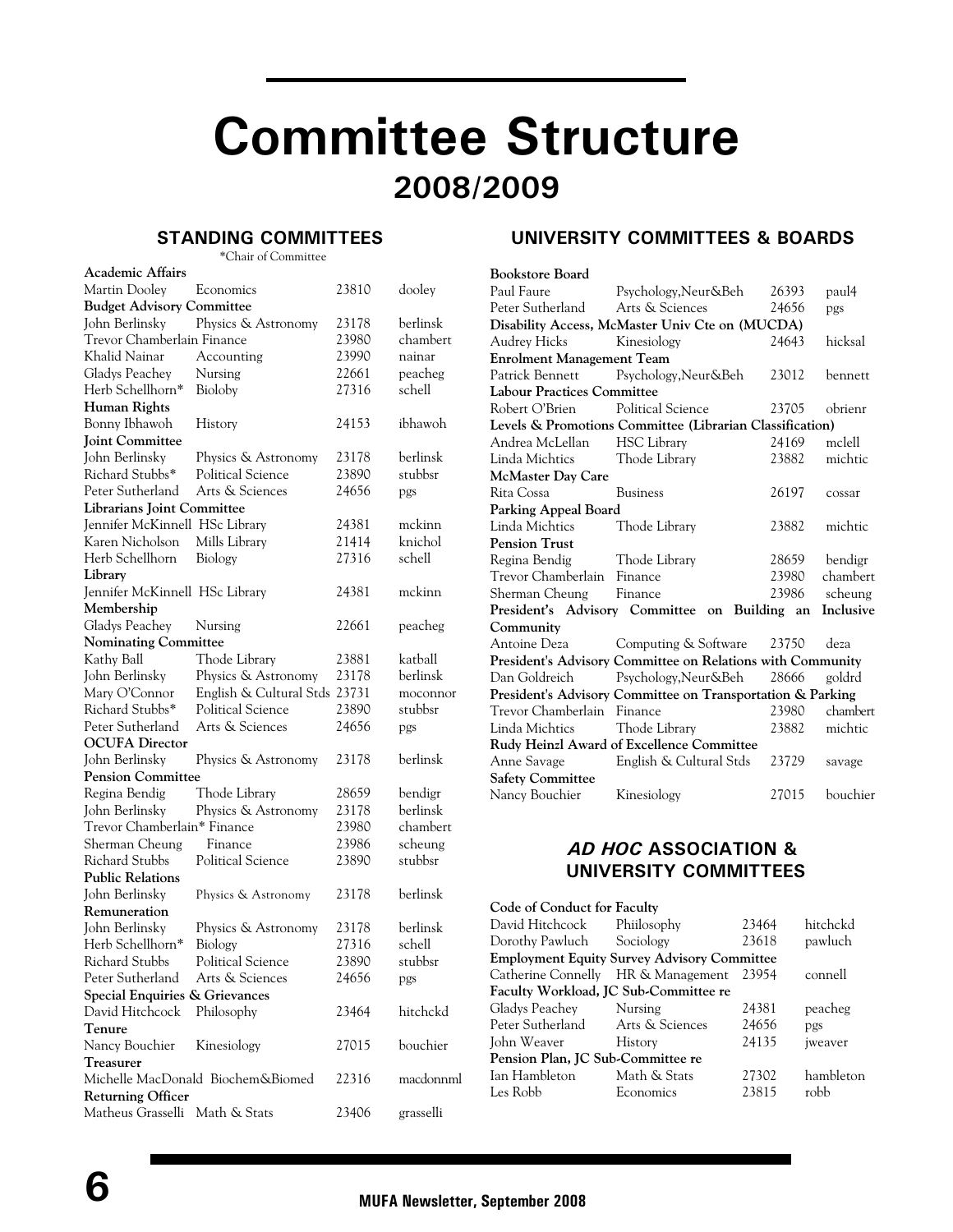#### *AD HOC* **ASSOCIATION & UNIVERSITY COMMITTEES**  $(constant)$

| <i>s</i> community                            |                                                  |       |         |  |
|-----------------------------------------------|--------------------------------------------------|-------|---------|--|
| <b>Teaching Dossier</b>                       |                                                  |       |         |  |
| Peter Sutherland                              | Arts & Sciences<br>24656<br>pgs                  |       |         |  |
| Lorraine York                                 | English & CS                                     | 23739 | vorkl   |  |
|                                               | <b>Tenure &amp; Promotion Drafting Committee</b> |       |         |  |
| Peter Sutherland                              | Arts & Sciences                                  | 24656 | pgs     |  |
| John Weaver History                           | 24135<br>iweaver                                 |       |         |  |
| <b>Travel Policy Implementation Committee</b> |                                                  |       |         |  |
| Bonny Ibhawoh History                         | ibhawoh<br>24153                                 |       |         |  |
| <b>WorkWell Steering Committee</b>            |                                                  |       |         |  |
| Keith Kinder                                  | School of the Arts                               | 27280 | kinderk |  |
| Peter Sutherland                              | 24656<br>Arts & Sciences<br>pgs                  |       |         |  |
|                                               |                                                  |       |         |  |

## **OBSERVERS NEEDED**

Required: faculty and librarians who are members of the Faculty Association — yes, RETIREES also qualify — to serve as observers for appeal and grievance hearings. The role of the Observer is to report on the adequacy of the procedures, with a view to making recommendations to improve relevant policies, not to comment on the conduct or the judgement of the tribunal. Hearings usually take place over one or two days. For more information, send us an e-mail (mufa@mcmaster.ca), give us a call (24682), or drop us a line (HH 103A).

## **Faculty Handbook Updates**

Revised pages for the *Faculty Handbook* have recently been mailed out to MUFA members and administrative departments. If you did not receive your package, contact the MUFA Office (ext. 24682,  $mufa@mcmaster.ca)$ . If you require another hard copy of the complete *Handbook*, contact the **Bookstore's Custom CourseWare Department at ext. 23356.**

The *Faculty Handbook* is also available on the MUFA web page (www.mcmaster.ca/mufa).

#### **FACULTY ASSOCIATION COUNCIL**

*[There are several vacancies on Council. If your Department is not represented, why not call the Association office and volunteer your services? If your name is listed and you no longer feel able to serve on Council, please inform the MUFA Office.]*

| Anaesthesia                   | Bob Lee               | 75177 | rmkwlee  |
|-------------------------------|-----------------------|-------|----------|
| Anthropology                  | Wayne Warry           | 23901 | warrywa  |
| School of the Arts            | VACANT                |       |          |
| Biochemistry                  | <b>VACANT</b>         |       |          |
| Biology                       | Pat Chow-Fraser       | 27338 | chowfras |
| <b>Business Faculty</b>       | Willi Wiesner         | 23985 | wiesner  |
| Chem. Engineering             | Kim Jones             | 26333 | kjones   |
| Chemistry                     | Adam Hitchcock        | 24749 | aph      |
| <b>Civil Engineering</b>      | Ioannis Tsanis        | 24415 | tsanis   |
| <b>Classics</b>               | Michele George        | 23452 | georgem  |
| C E & B                       | Harry Shannon         | 23162 | shannonh |
| Comp & Software               | Antoine Deza          | 23750 | deza     |
| Economics                     | Martin Dooley         | 23810 | dooley   |
| Elec & Comp Eng               | Natalia Nikolova      | 27141 | talia    |
| <b>Eng Physics</b>            | Alexander Berezin     | 24546 | berezin  |
| English & Cul Stds            | Mary Silcox           | 27314 | silcox   |
| <b>Family Medicine</b>        | Helen McDonald        | 26657 | mcdonal  |
| French                        | VACANT                |       |          |
| Geog & Earth Sci              | Robert Wilton         | 24536 | wiltonr  |
| History                       | Ken Cruikshank        | 24153 | cruiksha |
| <b>Interdisciplinary Stds</b> | <b>Jean Wilson</b>    | 23455 | wilsonj  |
| Kinesiology                   | Nancy Bouchier        | 27015 | bouchier |
| <b>Labour Studies</b>         | Robert Storey         | 24693 | storeyr  |
| Library                       | Amanda Etches-Johnson | 26006 | etchesa  |
| Linguistics & Lang            | Vikki Cecchetto       | 24474 | cecchett |
| <b>Materials Science</b>      | Nikolas Provatas      | 26897 | provata  |
| Math & Statistics             | Peter Macdonald       | 23423 | pdmmac   |
| <b>Mech Engineering</b>       | Gary Bone             | 27591 | gary     |
| Medicine                      | <b>VACANT</b>         |       |          |
| Nursing                       | <b>VACANT</b>         |       |          |
| Obs & Gyn                     | Derek Lobb            | 22228 | lobbd    |
| Pathology &                   |                       |       |          |
| Molecular Med.                | VACANT                |       |          |
| Pediatrics                    | <b>VACANT</b>         |       |          |
| Philosophy                    | David Hitchcok        | 23464 | hitchckd |
| Physics & Astron.             | John Berlinsky        | 23178 | berlinsk |
| <b>Political Science</b>      | Peter Graefe          | 27716 | graefep  |
| Psychiatry & Behavioiural     |                       |       |          |
| Neuroscience                  | <b>Lennard Niles</b>  | 22224 | niles    |
| Psychology, Neuroscience      |                       |       |          |
| & Behaviour                   | Betty Ann Levy        | 23019 | levy     |
| Radiology                     | Eli Tshibwabwa        | 26248 | tshibwab |
| Rehabilitation Sci            | <b>VACANT</b>         |       |          |
| <b>Religious Studies</b>      | Anders Runesson       | 23388 | runess   |
| Social Work                   | Jane Aronson          | 23789 | aronsonj |
| Sociology                     | Neil McLaughlin       | 23611 | nmclaugh |
| Surgery                       | Frank Baillie         | 75215 | baillief |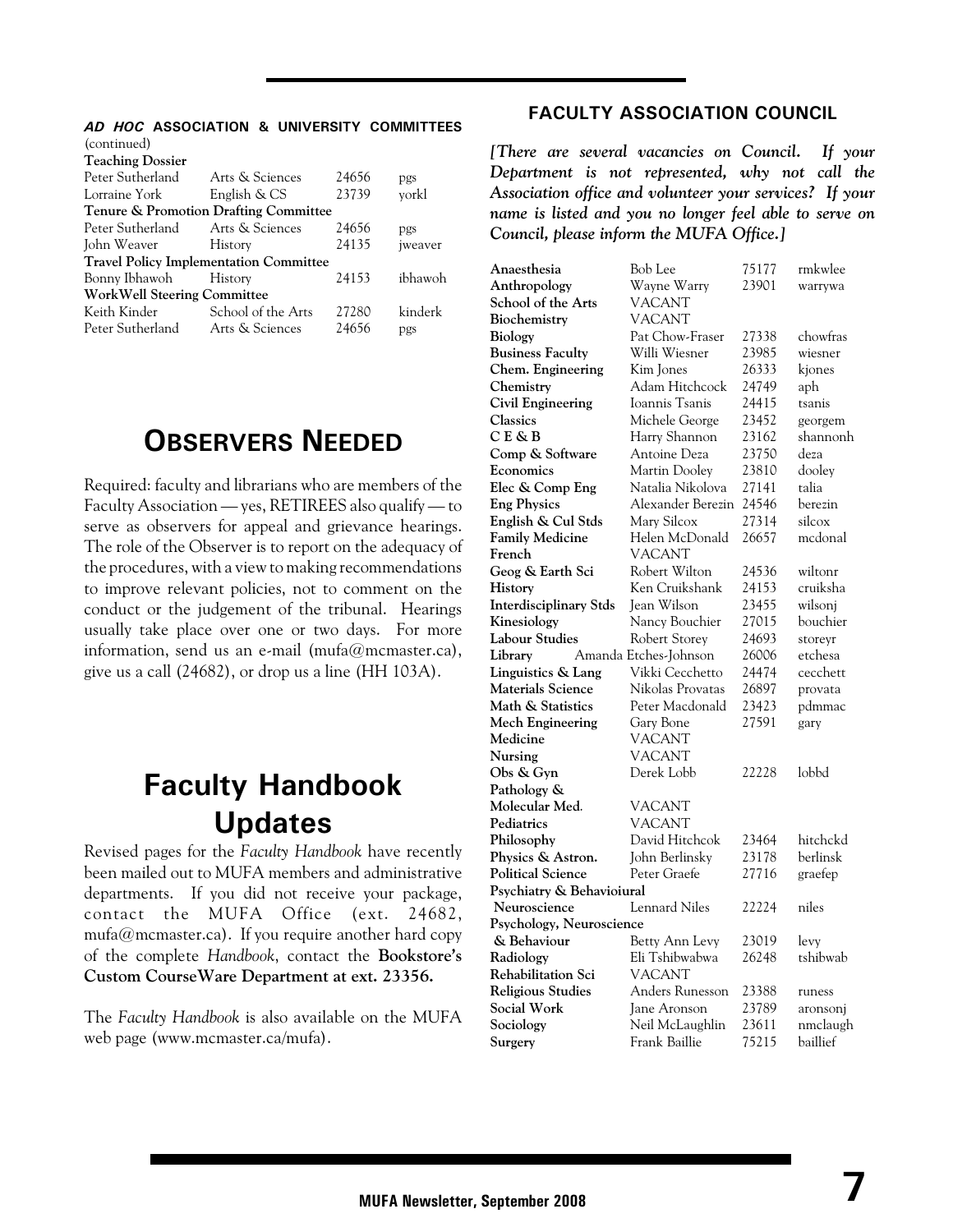| <b>Project Status Reports</b><br>(as of September 17, 2008)                                                                 |                                               |                                                                                                                        |                                                                                                                                                                                                                                                  |
|-----------------------------------------------------------------------------------------------------------------------------|-----------------------------------------------|------------------------------------------------------------------------------------------------------------------------|--------------------------------------------------------------------------------------------------------------------------------------------------------------------------------------------------------------------------------------------------|
| <b>Project Name</b>                                                                                                         | <b>Estimated</b><br><b>Completion</b><br>Date | <b>Approved or</b><br>Anticipated<br><b>Budget</b>                                                                     | <b>Status</b>                                                                                                                                                                                                                                    |
| Project & Budget Approved                                                                                                   |                                               |                                                                                                                        |                                                                                                                                                                                                                                                  |
| <b>Faculty of Engineering School</b><br>of Engineering Practice and<br><b>Graduate Studies</b>                              | Summer<br>2009                                | \$48,000,000<br>\$38,000,000 (pre<br><b>BTech Programme)</b><br>\$8,600,000 (orig<br>project scope -<br>December 2005) | All structural concrete complete. Curtain-wall<br>90% complete. Mechanical/electrical systems<br>40% complete. Roofing 90% complete.<br>Internal masonry 25% complete. New B. Tech.<br>Programme has been integrated into the building<br>scope. |
| Burke Science Bldg - Phases 1,<br>2a & 2b<br>General Science Bldg - Air<br>Quality and Health & Safety<br>Upgrades, Phase 3 | Spring 2008<br>(Phase 2b)                     | \$43,574,413<br>\$30,000,000 (orig<br>project scope -<br>January 2004)                                                 | Phase 1 (BSB south wing) - All floors completed<br>Phase 2a (BSB east wing) - All floors completed<br>Phase 2b (BSB north wing) - All floors<br>completed. Deficiency work remaining.<br>Phase 3 (GSB) - Work completed                          |
| <b>McMaster Front Entrance</b><br>Improvements, Phase 2                                                                     | Summer<br>2008                                | \$4,900,000                                                                                                            | Design work complete. First stage of<br>landscaping to be implemented with construc-<br>tion of new Engineering building in 2009                                                                                                                 |
| MUMC Biosafety Lab 3 (FHS)                                                                                                  | Spring 2008                                   | \$2,500,000                                                                                                            | Engineering design work complete. Financing to<br>be confirmed.                                                                                                                                                                                  |
| <b>MUMC Life Safety Systems</b>                                                                                             | Spring 2008                                   | \$6,594,000<br>(McMaster share)                                                                                        | Project 99% complete. Deficiency work<br>remaining.                                                                                                                                                                                              |
| Ronald V. Joyce Stadium /<br>Underground Parking Garage                                                                     | April 2008                                    | \$34,457,900<br>\$23,500,000<br>(original budget -<br>January 2006)                                                    | Project 99% complete. Deficiency work<br>remaining. Landscaping work around stadium<br>nearing completion.                                                                                                                                       |
| MDCL, 2 <sup>nd</sup> Floor Fitup                                                                                           | Summer<br>2009                                | \$26,000,000                                                                                                           | The new 2 <sup>nd</sup> floor bridge is nearing completion.<br>Liquid tank enclosure complete. Partition walls<br>99% complete. Drywall has commenced.<br>Mechanical and electrical infrastructure 60%<br>complete.                              |
| <b>MUMC Surgical Skills Facility</b>                                                                                        |                                               | \$3,000,150                                                                                                            | General layout complete. Moving into detail<br>design stage.                                                                                                                                                                                     |
| Thode Library Learning<br>Commons                                                                                           | Phase 1<br><b>Fall 2008</b>                   | \$884,471                                                                                                              | Phase 1: Construction work 85% complete                                                                                                                                                                                                          |
| Project Not Approved &<br><b>Budget Pending</b>                                                                             |                                               |                                                                                                                        |                                                                                                                                                                                                                                                  |
| Main Entrance Building<br>Complex for the Faculties of<br>Engineering, Science, & Health<br>Sciences (Phase 2)              |                                               |                                                                                                                        |                                                                                                                                                                                                                                                  |
| <b>Burlington Campus</b>                                                                                                    | <b>Fall 2009</b>                              | \$28,000,000                                                                                                           | Site plan approval underway.                                                                                                                                                                                                                     |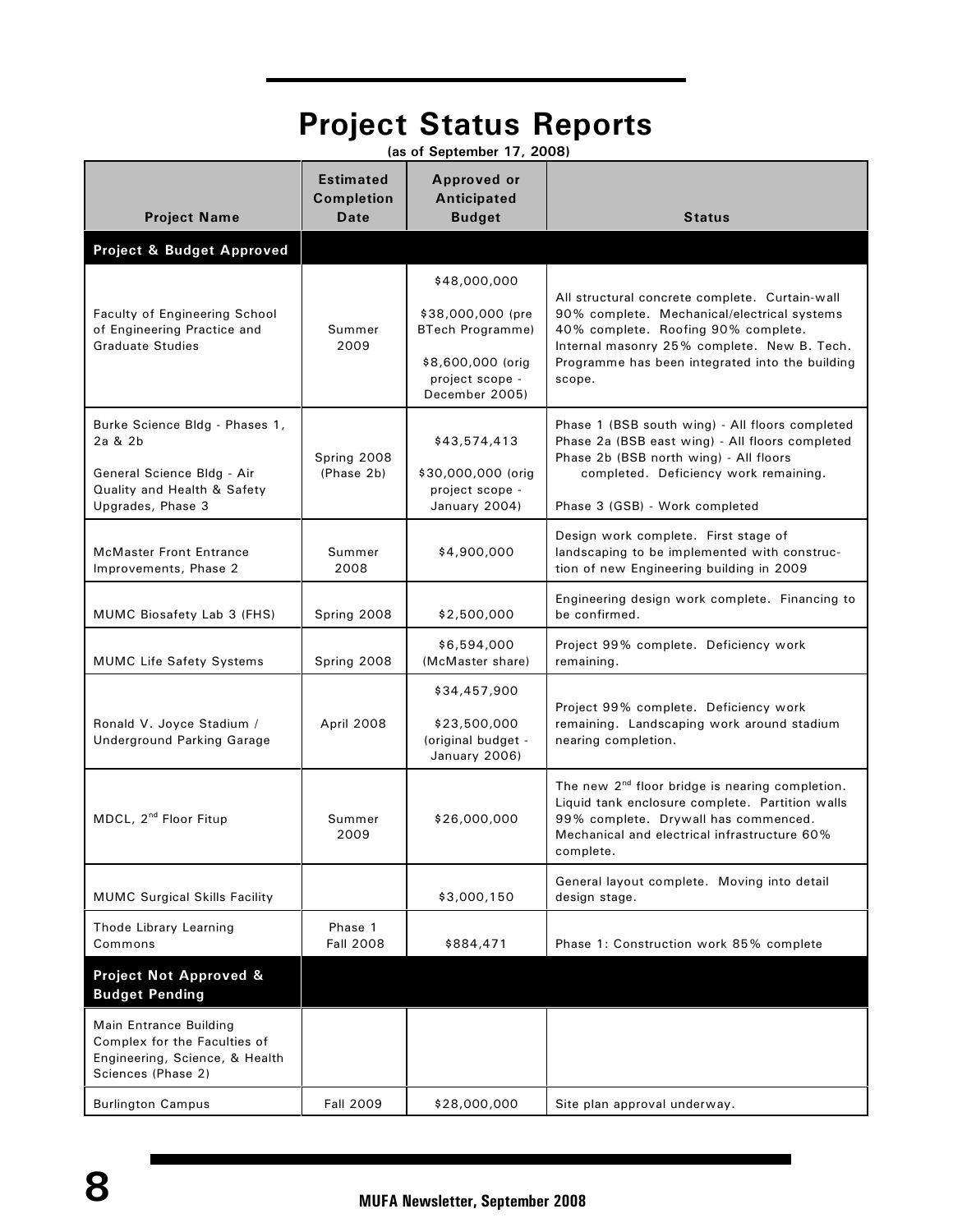| <b>Project Not Approved,</b><br><b>Under Consideration</b> |                                                                     |
|------------------------------------------------------------|---------------------------------------------------------------------|
| Liberal Arts Building                                      | Functional programme development is<br>underway.                    |
| <b>For Future Consideration</b>                            |                                                                     |
| Above Ground Parking<br>Structure                          | On hold pending a campus wide parking review                        |
| Sports Arena                                               | Offsite location                                                    |
| <b>Tennis Courts</b>                                       |                                                                     |
| Other                                                      |                                                                     |
| City of Hamilton Combined<br>Sewer Overflow (CSO) Tank     | City of Hamilton has deferred the project until<br><b>Fall 2009</b> |

## **United Way Kicks Off**

The McMaster United Way campaign kicks off on Thursday September 24<sup>th</sup>. Come on over to MUSC and take part in our silent auction! Great items, including the President's parking spot for a week! We really need the support of our faculty and staff. Last year our campaign surpassed its target; we contributed more than \$200,000 to the Burlington-Hamilton United Way goal. This year we aim to raise \$210,000, and we also aim to broaden our participation rate. We want you all to help us demonstrate our commitment to the community. We are fortunate to be part of a socially sensitive community with a well organized social network to support community members in need. The United Way is a major fundraising umbrella organization that supports more than 130 social initiatives. These initiatives cover a wide array of programs for children, for youth and for our seniors. Many of our students are involved in helping out in these programs. Let's show our faculty support as well.

In the next few days you will be receiving a letter and pledge form that provides you with the details of the campaign and ways that you can lend your support. Please have a look at the brochure that tells you more about the United Way's work. If you have any questions about the United Way campaign, please contact us at unitedway@mcmaster.ca.

On behalf of the McMaster United Way Committee, my sincere thanks for your past support. Your kindness is greatly appreciated and we urge everyone to contribute generously to this important McMaster community effort.

*Betty Ann Levy, Co-Chair 2008/09 McMaster University United Way Campaign*

## **The Healthy Workplace**

The Healthy Workplace Group is made up of a broad cross-section of dedicated and committed McMaster faculty and staff. The Group came together in 2002 with the common goal of empowering employees to make positive choices for health and well-being. Healthy Workplace is designed to provide employees with the tools that will help them move towards a healthier self, body and mind.

Join McMaster's Healthy Workplace Group in celebrating: Canada's Healthy Workplace Month! Now a fourweek long celebration and promotion of healthy workplaces from September 29 to October 26, 2008.

McMaster's theme for 2008 is "Bringing Wellness to Mind" and the month's events will focus on mental well-being. Many activities will be available and you can participate by attending workshops, participating in the new 5-week Health Challenge, or attending the Health Fair on October 24<sup>th</sup>. For more information on the events please visit us online at

www.workingatmcmaster.ca